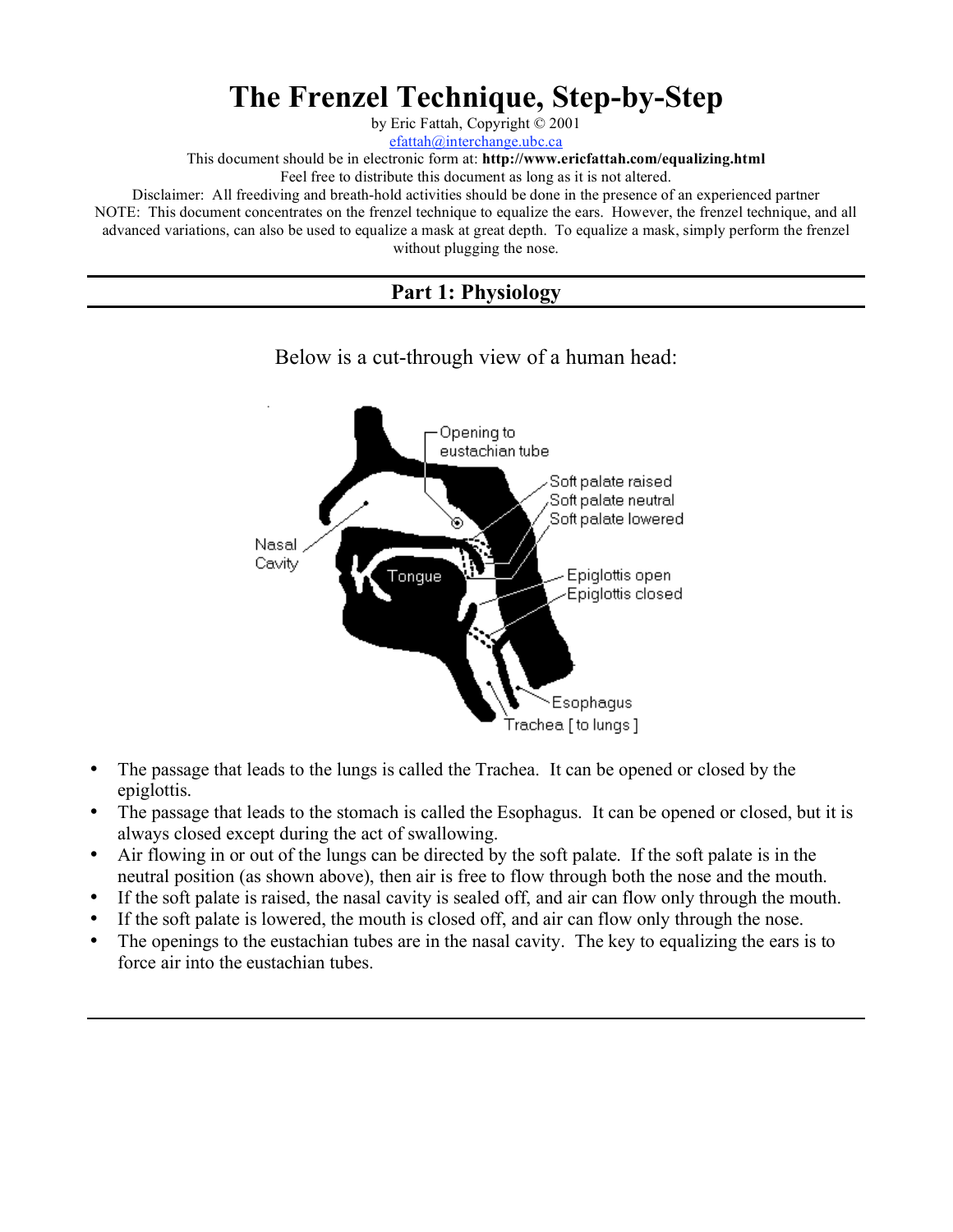# **Part 2: The Frenzel Technique in Action**

 $\_$  , and the contribution of the contribution of the contribution of the contribution of  $\mathcal{L}_\text{max}$ 

Below is a cut through view of a human head as the frenzel technique is performed:



The tongue acts as a piston; by thrusting the tongue back and up, the entire volume of the throat airspace is crushed. The air must go somewhere. It tries to go into the lungs, but the epiglottis is closed. It tries to go into the stomach, but the esophagus is closed. It tries to exit via the nose, but the nose is plugged by the fingers. The only place to go is into the eustachian tubes. The pressure of air forced into the eustachian tubes is limited only by the strength of the tongue. The tongue is incredibly strong. The tongue can provide enough air pressure to rupture the eardrums.

To perform the frenzel technique:

- 1. Pinch your nose.
- 2. Fill your mouth up with a little bit of air.
- 3. Close the epiglottis.
- 4. Move the soft palate to the neutral position.
- 5. Use the tongue as a piston and push air towards the back of your throat.

Unfortunately, most people do not know how to control the epiglottis or the soft palate, and most people do not know how to use the tongue as a piston. The purpose of this document is to describe step-by-step procedures to learn each of the above steps. As long as each individual step is mastered, success is guaranteed.

The individual steps which must be learned can be broken down as follows:

- 1. Learn to fill the mouth up with air
- 2. Learn to control the epiglottis
- 3. Learn to control the soft palate
- 4. Learn to apply the 'tongue block'
- 5. Learn to use the tongue as a piston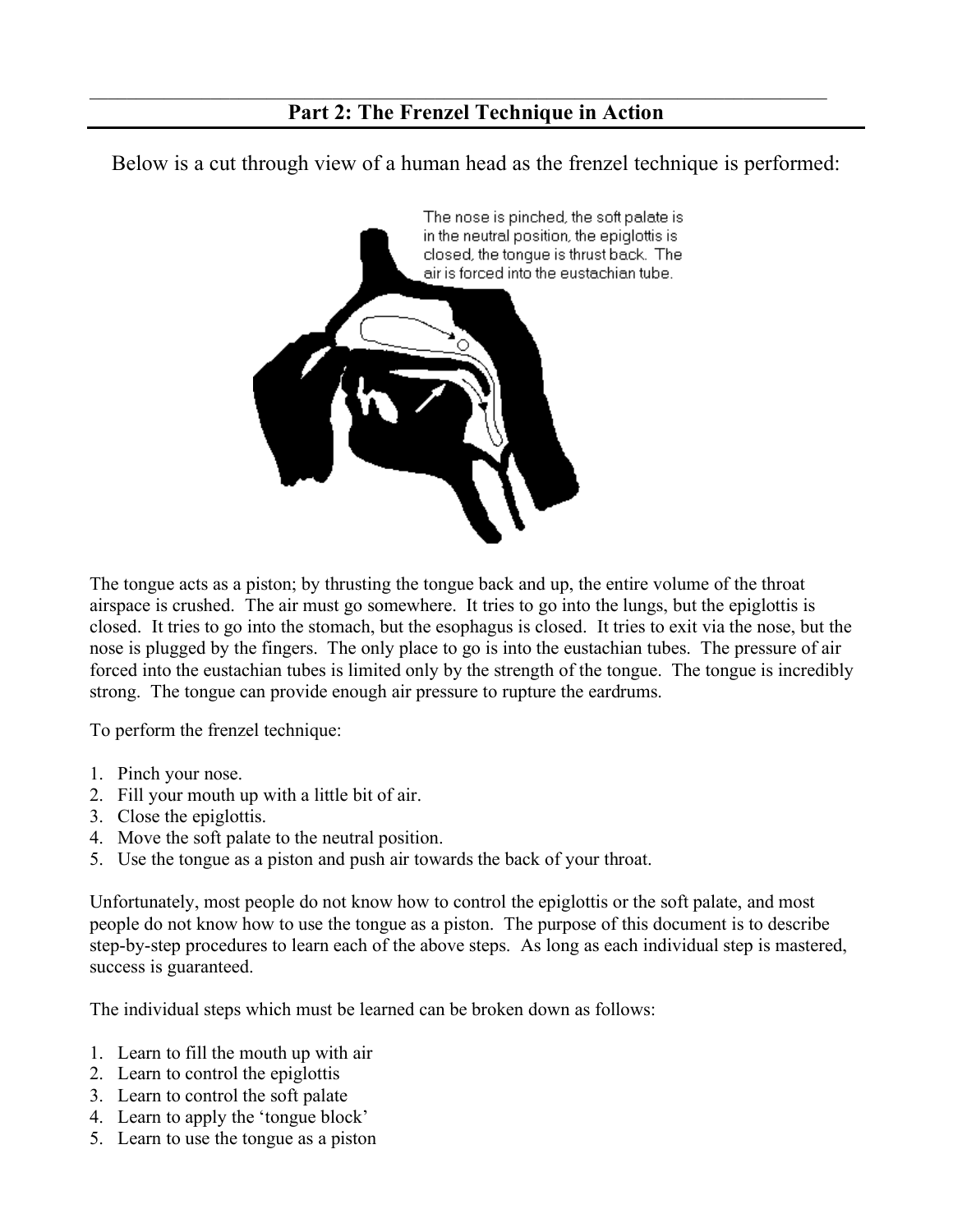- 6. Learn to control the epiglottis and soft palate independently
- 7. Put it all together
- 8. Test it in the water
- 9. Learn the advanced variations

#### **Step 1: Learn to fill the mouth up with air**

Fill your cheeks up like a balloon, and hold the air there for a few seconds.

Then, using your cheeks, push the air back into your lungs.

Repeat this several times, until you can do it at will.

To do a 'complete cheek fill', fill your cheeks until they are bursting.

To do a 'moderate cheek fill', fill your cheeks until they just start to bulge.

When I say 'Fill your mouth up with a little bit of air', I mean do a 'moderate cheek fill.'

# **Step 2: Learn to control the epiglottis**

There are many ways to learn to control the epiglottis:

Method 1: Gargling water or mouthwash

- 1. Take a sip of water
- 2. Tilt your head back, but do not allow the water to flow down your throat. Do not swallow the water.
- 3. The water does not enter your throat because you have closed the epiglottis.

Method 2: Exhaling and stopping the air

- 1. Open your mouth, and keep it wide open.
- 2. Exhale, but don't allow any air to escape.
- 3. In other words, 'close your throat' and exhale against your closed throat
- 4. No air comes out because you have closed the epiglottis

Method 3: Inhaling and stopping the air

- 1. Open your mouth, and keep it wide open.
- 2. Inhale, but don't allow any air to enter your lungs
- 3. In other words, 'close your throat' and inhale against your closed throat
- 4. No air enters your lungs because you have closed the epiglottis

#### Method 4: Epiglottis music

- 1. As in method 2, exhale against your closed throat. Continue to apply pressure.
- 2. Now, for just an instant, let air through, then stop it again. It should make a funny choked noise.
- 3. Let air out, stop it, let air out, stop it, again and again, as fast as possible.
- 4. The muscle you are controlling is the epiglottis.

Method 5: Epiglottis music on an inhale

As in method 4, but inhale, stop the air, let it pass, stop it, let it pass.

Continue practising methods  $4 \& 5$  until you have mastered the epiglottis.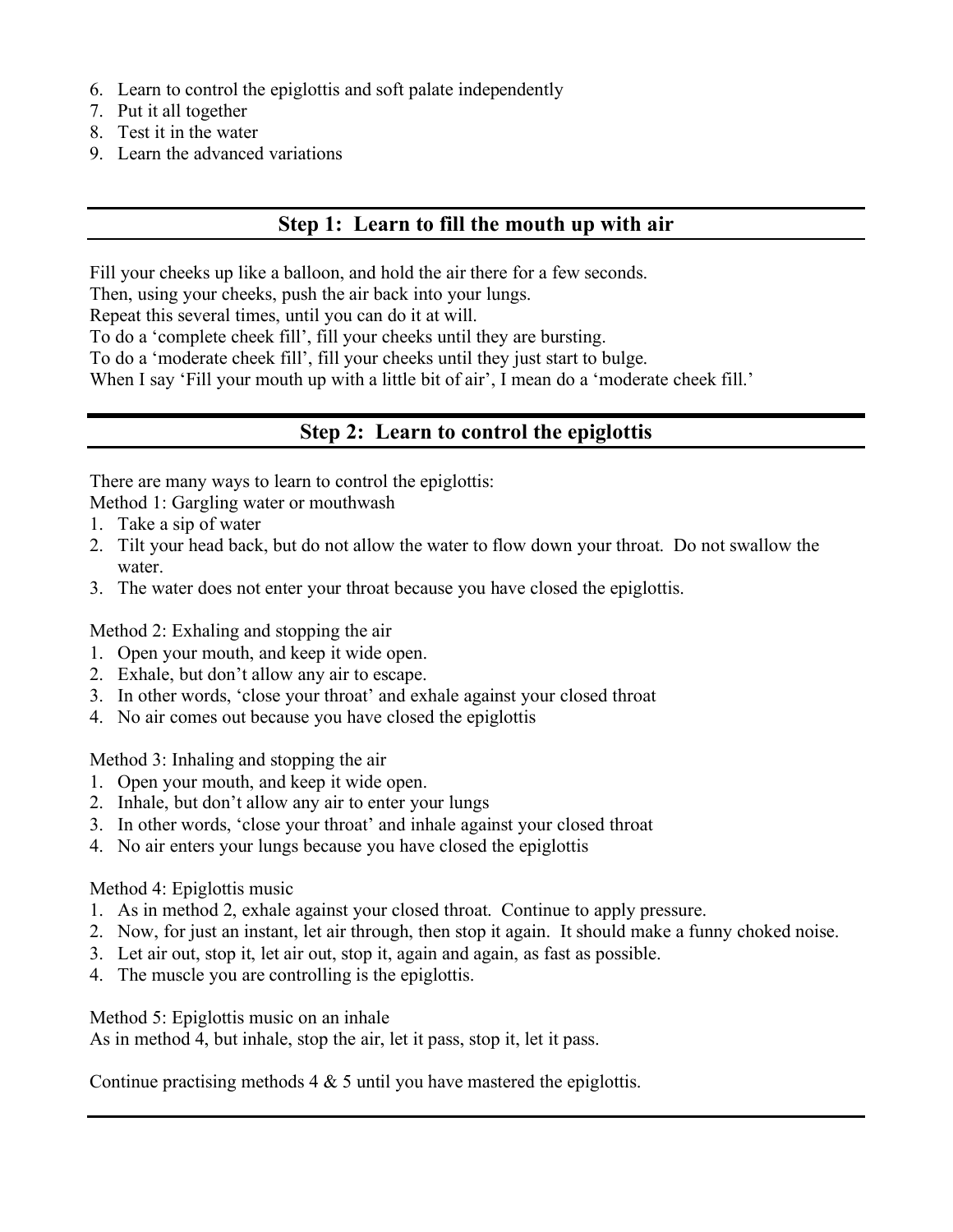# **Step 3: Learn to control the soft palate**

- 1. Close your mouth
- 2. Inhale through your nose
- 3. Exhale through your nose
- 4. Inhale through your nose
- 5. Open your mouth
- 6. Exhale through ONLY your nose; NO AIR should come out of your mouth
- 7. Inhale through ONLY your nose, NO AIR should flow into your mouth
- 8. Keep breathing through your nose only, while keeping your mouth open
- 9. Now, breathe through JUST your mouth, without any air flowing through your nose
- 10. Once you are sure you can breathe through either your nose or mouth (keeping mouth open), proceed to the next step.
- 11. Inhale deeply
- 12. Open your mouth wide, and keep it wide open
- 13. Begin exhaling SLOWLY through your MOUTH ONLY.
- 14. Still exhaling, keeping your mouth WIDE OPEN, exhale through your NOSE ONLY
- 15. Still exhaling, switch again, continuing to exhale through your MOUTH ONLY.
- 16. Keep exhaling slowly, switching back and forth between nose and mouth as fast as possible.
- 17. Try the same thing when inhaling keep the mouth wide open, switch back and forth rapidly between inhaling through the mouth and nose
- 18. As you switch back and forth, you will feel something soft and fleshy at the upper back of your throat moving. That is the soft palate. You raise the soft palate to breathe through your mouth, you lower the soft palate to breathe only through your nose.
- 19. Keep repeating the above exercises until you can 'raise' or 'lower' the soft palate at will.
- 20. When you exhale through BOTH your mouth and your nose, the soft palate is in the NEUTRAL position (neither up nor down).

# **Step 4: Learn to apply the 'tongue block'**

Now you must learn to stop air flow with your tongue only

- 1. Begin exhaling through your mouth
- 2. Stop the air flow by closing your mouth (your cheeks should fill momentarily)
- 3. Inhale again, and begin exhaling again
- 4. Stop the air flow by closing the epiglottis.
- 5. So, you already know of two ways to prevent air from flowing out of your mouth—you can either close the epiglottis, or you can just close your mouth.
- 6. Now you must learn a third way to stop the air from flowing out of your mouth.
- 7. Inhale, and exhale slowly through your mouth, saying the syllable 'th' as in the word 'theatre.'
- 8. Now, keeping your tongue in that position, touch the tip of your tongue to the roof of your mouth, just behind your front teeth.
- 9. Try to stop the air from flowing past your tongue, by making a seal with your tongue. The tip of your tongue touches the roof of your mouth behind your front teeth; the sides of your tongue touch the roof of your mouth just inside your molars.
- 10. Keep repeating the above steps until you can stop air from flowing out of your mouth by using your tongue.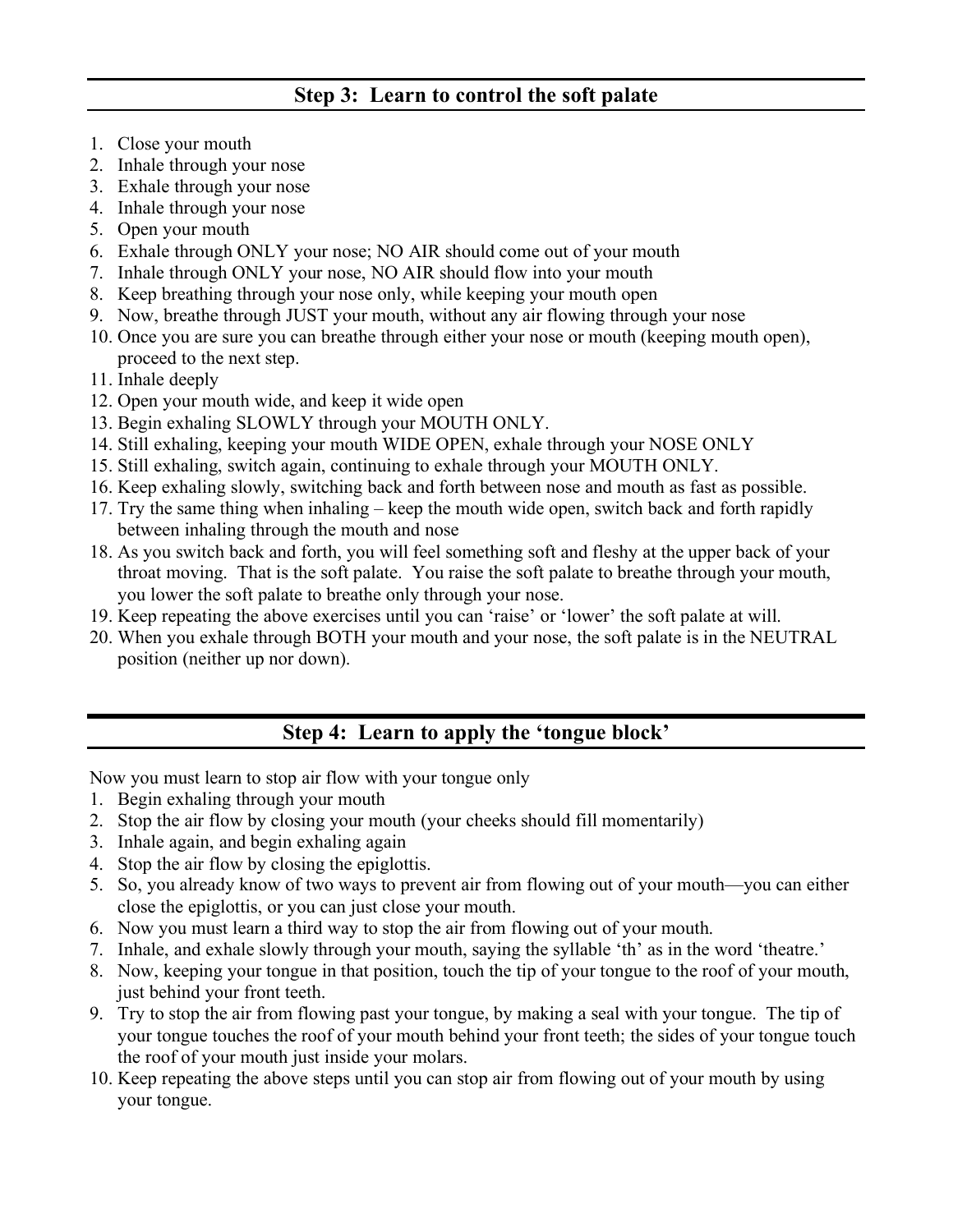- 11. Make sure you are not cheating by closing the epiglottis or closing your mouth. Your lips should remain OPEN, and your jaw will be almost closed – it can be done with the jaw totally closed, or only closed enough so that your front teeth (upper and lower) touch each other.
- 12. Once you have mastered stopping the air with your tongue, remember what you do with your tongue—remember the position of the tongue—that is called the 'tongue block.'

# **Step 5: Learn to use the tongue as a piston**

- 1. If you do not already know how to pack your lungs, refer to Appendix 'A'
- 2. Once you can pack your lungs easily and unconsciously, proceed to the next step.
- 3. Find a snorkel
- 4. Put the snorkel in your mouth
- 5. Pinch your nose
- 6. Pack your lungs through the snorkel
- 7. You cannot use your cheeks to pack—it won't work. You must use your tongue.
- 8. In other words, suck air through the snorkel, then apply the 'tongue block', then raise your tongue backward, to push the air back into your throat and lungs.
- 9. When doing this, the sides of your tongue touch your gums on the roof of your mouth, by your molars. The tip of you tongue touches the roof of your mouth. Once you have created a 'seal' with your tongue, all your teeth will be in the outer 'air chamber', and all the air behind your tongue will be in the 'rear air chamber'. When your tongue is in this position, it is not possible to exhale. The tongue blocks the air.
- 10. Once you can pack through your snorkel (using your tongue as described), you have mastered 'using the tongue as a piston.' Now you know how to push air into your lungs using your tongue.

# **Step 6: Learn to control the epiglottis and soft palate independently**

Unfortunately, the epiglottis and soft palate are 'coupled', in the sense that your ears are coupled. It is hard to move one ear and not the other. It is hard to move one eyebrow and not the other. If you can move one eyebrow and not the other, then you have successfully 'uncoupled' those two muscles. You can control those two muscles independently. The epiglottis and soft palate are coupled. When you close the epiglottis, you almost certainly raise your soft palate (which thus prevents airflow through the nose). This is a problem. To do the frenzel technique, you must learn to close the epiglottis while keeping the soft palate in the neutral position. This can be quite difficult and time consuming to learn, and it is often the most difficult part of the entire technique.

- 1. Place your index finger and thumb below your nostrils, so that your nose is very gently plugged.
- 2. It should be possible to exhale through your nose—your nostrils should flare.
- 3. Fill your cheeks up completely, until they are bursting.
- 4. Close the epiglottis.
- 5. Try to squeeze your cheeks and force the air OUT OF YOUR NOSE.
- 6. You should feel the air pass over your index finger and thumb, and your nostrils should flare.
- 7. If the air disappears and your nostrils don't flare, the air went back into your lungs—you must not have closed the epiglottis
- 8. If the air won't go anywhere, and is just JAMMED, it means your soft palate is raised, which is blocking your nasal passage. Redo the soft palate exercises to gain a feeling of that muscle.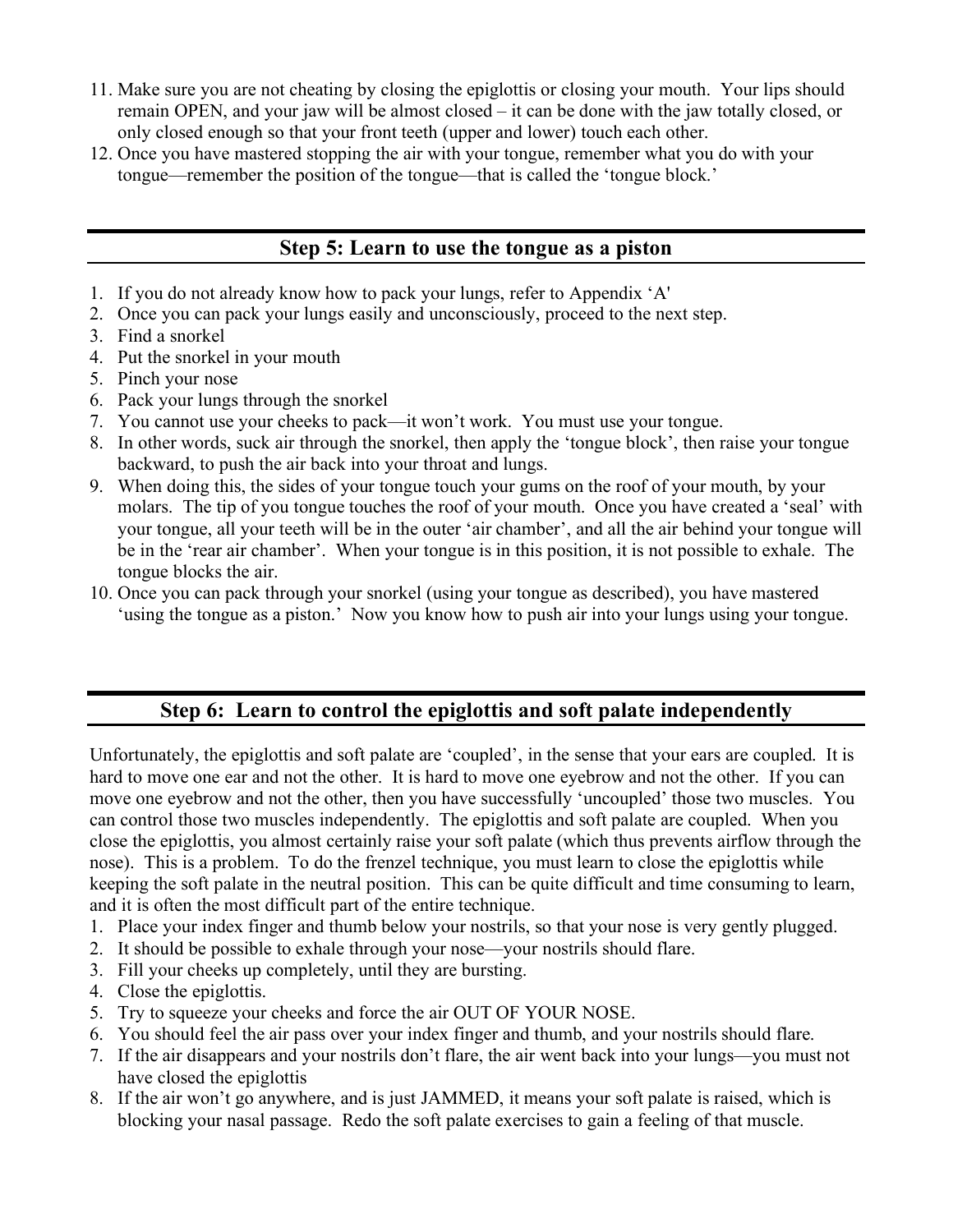- 9. Repeat the above steps again, concentrating on the soft palate—keep the soft palate in the NEUTRAL position! The only way you can squeeze your cheeks and force the air out of your nose is if the soft palate is in the NEUTRAL position.
- 10. If you still cannot master the above exercise, try the following:
- 11. Once again, pinch your nose gently.
- 12. Exhale 90% of your air out your mouth.
- 13. Close your mouth, and exhale the last 10% of your air into your cheeks, filling them until they are bursting.
- 14. Close the epiglottis.
- 15. Now your lungs should be completely empty, and your cheeks should be full. The air should be trapped in your mouth because your epiglottis is closed.
- 16. Now, inhale against your closed throat. Of course, no air will rush into your lungs, because the epiglottis is closed. Instead, you create an uncomfortable vacuum in your lungs.
- 17. Maintain the lung vacuum. Now try to squeeze your cheeks and force the air in your cheeks out of your nose. Concentrate on the soft palate. Relax it—keep it in the neutral position. If you succeed, the air will come rushing out of your nose. Do not let the air rush into your lungs.
- 18. Keep practising the above exercises until you can fill your cheeks, close your epiglottis, squeeze your cheeks and force the air out of your nose. When you do that, the epiglottis is closed, and the soft palate is in the neutral position. That is the muscle state that you must remember.

Another way to learn to control the epiglottis and soft palate independently is to pack your lungs through your nose. In other words, try to learn to pack your lungs with your mouth closed. You must 'suck' air through your nose.

# **Step 7: Put it all together**

- 1. Plug your nose.
- 2. Fill your cheeks up just a tiny bit.
- 3. Close the epiglottis and keep the soft palate in the neutral position, as you just learned.
- 4. Apply the tongue block, and, force the air to the back of your throat as if packing through a snorkel. The air cannot enter the lungs, but instead, it will flow into the nasal passages—but since your nose is plugged, the air will be forced into the eustachian tubes, which 'pops' your ears.
- 5. Once your ears have popped, you can continue to apply pressure with your tongue, bending your eardrums outward. In fact, you should feel as though you could break your own eardrums (outward), if you applied enough pressure with your tongue (of course, don't try to break your eardrums!)

Keep practising the frenzel technique on land until you can pop your ears instantly, by plugging your nose, and 'pop'.

# **Step 8: Test it in the water**

- 1. Go to a swimming pool which is at least 10 feet deep.
- 2. Descend to 10-12 feet, upside down, without equalizing. Your ears should hurt slightly.
- 3. Now, plug your nose and EQUALIZE! You should be able to pop your ears INSTANTLY.
- 4. Continue applying pressure with your tongue until you feel your ears stretching outward.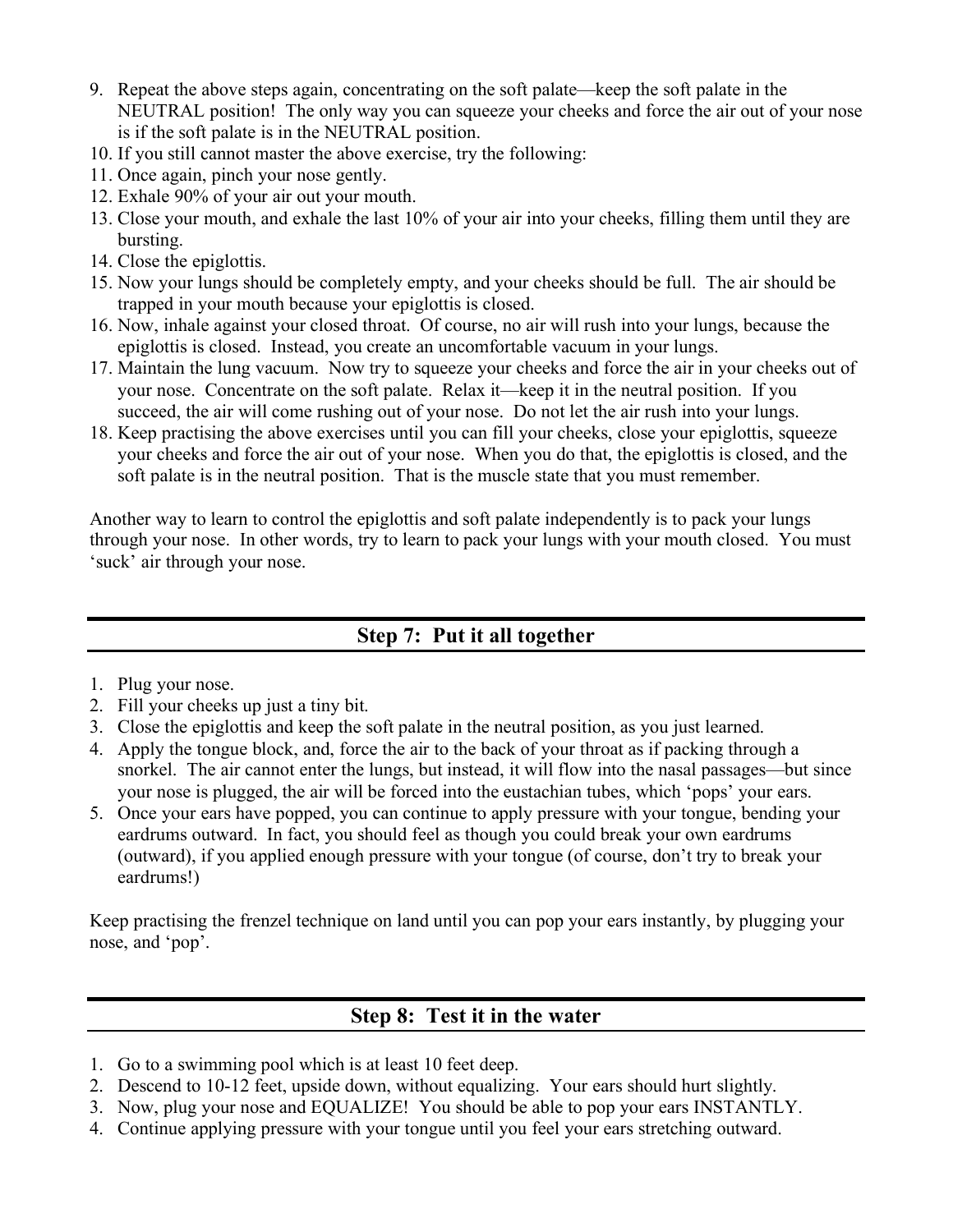5. Try the same thing in a lake or ocean.

#### **Step 9: Learn the advanced variations**

To perform the frenzel technique, there must be an airspace in the throat. The tongue must push, like a piston, against that airspace. If there is no airspace in the throat, the technique cannot be performed.

As a freediver descends, his lungs compress. When inverted, the remaining volume of compressed air will rise into the lungs. At a certain depth, the freediver will find that suddenly there is no longer sufficient air in his throat to perform the frenzel technique. This also happens when a freediver descends feet first, but it happens much sooner when descending head first. The actual depth of 'failure' depends on the diver. I have heard it happen as shallow as 25 meters.

In order to continue to equalize past the 'failure depth', air must be moved into the throat. This can easily be done by pulling the stomach in, and exhaling forcefully against a closed mouth, which may cause the cheeks to inflate. Once there is air the mouth and cheeks, the epiglottis must be closed *immediately*, before the air can flow back into the lungs. Once the epiglottis is closed, the air is trapped in the throat, and the frenzel can be performed.

The above technique is often called a 'diaphragmatic-frenzel', and it is used by almost all deep freedivers. However, even with the diaphragmatic frenzel, there will come a depth when the remaining air volume in the lungs is so small that it is no longer possible to fill the mouth and throat. After that depth, even the diaphragmatic frenzel fails. The only way to continue to equalize beyond that depth is to store sufficient air in the mouth and cheeks, before reaching that depth. Here is the procedure, I call the 'frenzel-fattah' technique:

- 1. Find the depth at which the diaphragmatic frenzel technique fails for you. It should probably be somewhere between 50 and 90 metres when diving inverted. Assume the failure depth is X metres.
- 2. Set your dive watch depth alarm to a depth of  $[X 15]$ m. In other words, if your failure depth is 60 metres, set your alarm for 45m.
- 3. Begin your dive.
- 4. When you hear the depth alarm, bend forward slightly, pull your stomach in, and exhale all possible air into your mouth. Your cheeks should fill up completely.
- 5. Immediately close the epiglottis, and keep it closed for the entire remainder of the descent. You may find it useful to 'inhale' against the closed epiglottis. It helps to keep it closed.
- 6. Now, keeping the soft palate in the neutral position, you can continue to equalize with the frenzel technique. You must continue to keep the epiglottis closed.
- 7. You should be able to equalize 3 to 5 more times with the air in your mouth and cheeks.
- 8. Amazingly, using this technique, your lungs will collapse completely, and fill with fluid, and yet you will still have lots of air in your mouth to equalize. You can also equalize your mask with the air in your mouth. Do do that, simply do the frenzel but don't plug your nose.

The 'frenzel-fattah' technique can be practised in a swimming pool, but it is dangerous so you must have a spotter/partner!

- 1. Go to a swimming pool which is at least 10 feet deep.
- 2. Relax your body and prepare yourself.
- 3. After a proper breathing pattern, exhale 95% of your air.